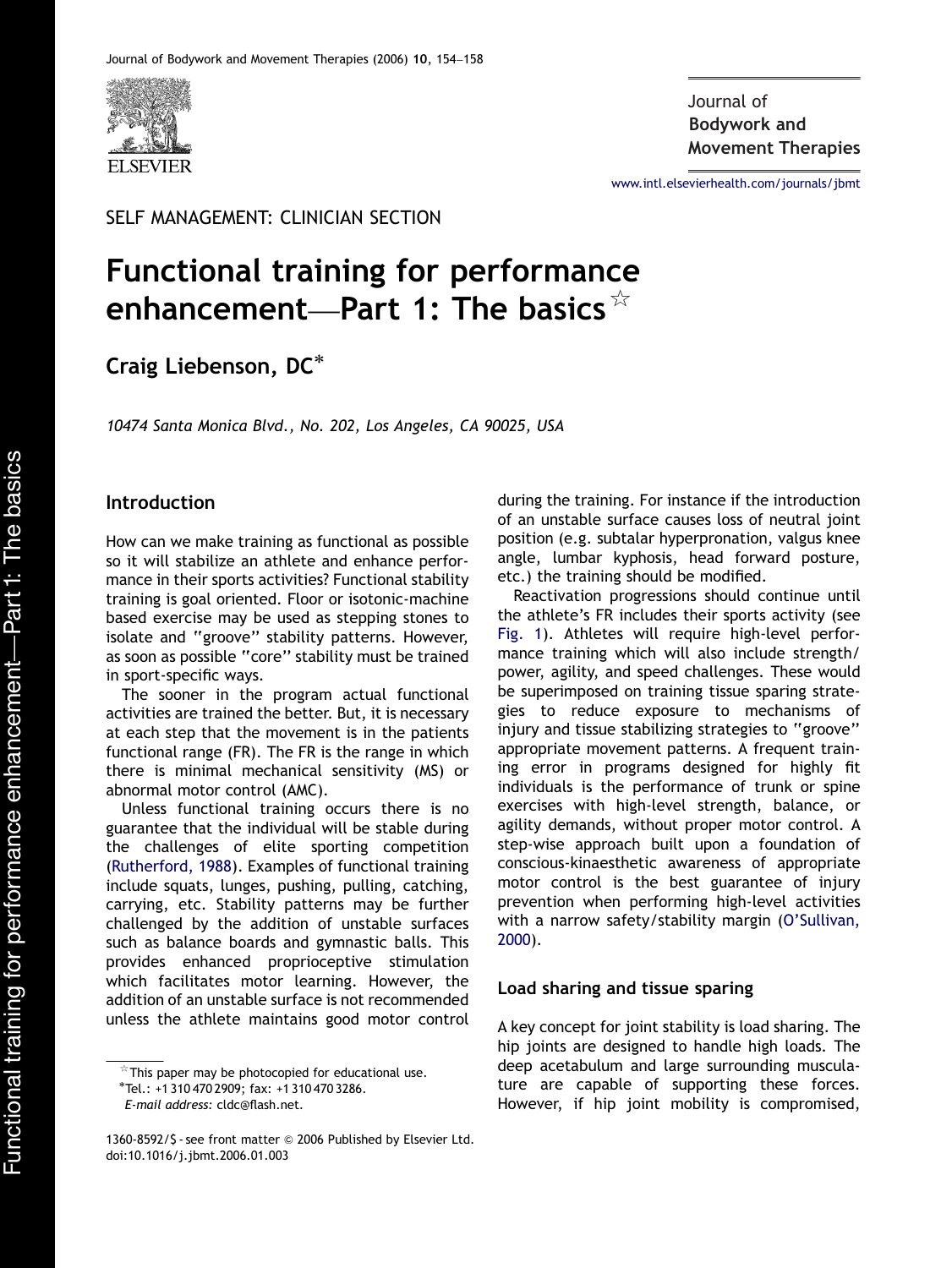<span id="page-1-0"></span>Functional training for performance enhancement—Part 1 155

Figure 1 The Reactivation Continuum. Reprinted with permission from Liebenson C. Functional Stability Training in Liebenson C (ed) Rehabilitation of the Spine: A Practitioner's Manual (2nd ed). Lippincott/Williams & Wilkins, Baltimore, 2006.

loads may transfer to the next available motion segment, typically the lumbar spine. It has been shown that decreased passive hip extension mobility is related to low back pain (LBP) [\(Kujala et al.,](#page-3-0) [1994](#page-3-0); [McGill et al., 2003\)](#page-3-0) as is decreased hip internal rotation [\(Cibulka et al., 1998;](#page-3-0) [Ellison](#page-3-0) [et al., 1990\)](#page-3-0). Preliminary data from [McGill et al.](#page-3-0) [\(2003\)](#page-3-0) suggest that decreased hip extension mobility may be predictive of disabling LBP. [Van Dillen](#page-3-0) [et al. \(2000\)](#page-3-0) reported that chronic LBP subjects had less passive hip extension mobility than asymptomatic subjects. Studies in adolescents have documented that future episodes of LBP are correlated with decreased hip extension range of motion (ROM) [\(Kujala et al., 1994\)](#page-3-0).

Poor control of valgus loading of the knee predicts non-traumatic knee injuries in female athletes ([Hewett et al., 2005a](#page-3-0); [McLean et al.,](#page-3-0) [2005](#page-3-0)). Female athletes with increased dynamic valgus and high abduction loads are at increased risk of anterior cruciate ligament (ACL) injury [\(Hewett et al., 2005a\)](#page-3-0). Reducing injury rates thus relies on detecting and continually evaluating people with relatively large valgus motions ([McLean](#page-3-0) [et al., 2005](#page-3-0)). Side step and side jump analysis of the knee valgus angle in the frontal plane were demonstrated to be valid measures.

A comparison of male and female healthy collegiate soccer players demonstrated that females experience increased frontal plane moments and decreased sagittal plane moments during early deceleration of side-stepping manoeuvres [\(Sigward and Powers, 2006](#page-3-0)). This dysfunction in tissue sparing of the knee was termed an ''at risk'' pattern in that decreased frontal plane support of the knee could overload the ACL. It was also noted that the females exhibited increased quadriceps activity and smaller net flexor moments suggesting less sagittal plane protection (i.e. increased tendency towards anterior tibial translation).

Children under 7 years of age have been shown to have a predisposition to faulty motor control—in particular, hyperprontation—in the foot and ankle during gait [\(Ganley and Powers, 2005](#page-3-0)). It is suggested that prepubertal or early pubertal female athletes may benefit from biomechanical optimization by reducing their future lower extremity injury risk [\(Hewett et al., 2005b\)](#page-3-0).

#### Muscle imbalance and joint stability

[Nadler et al. \(2000, 2001\)](#page-3-0) demonstrated that hip muscle imbalance is associated both retrospectively and prospectively with LBP in female athletes. In particular, asymmetric hip extensor strength was significantly correlated with LBP incidence. Those with LBP had a 15% strength imbalance compared with only a 5.3% imbalance in those without LBP. This same asymmetry was not found in male athletes, but it is interesting to note that National Collegiate Athletic Association Injury Surveillance Data from 1997 to 1998 showed that female athletes were almost twice as likely as males to develop LBP (National Collegiate 1997–1998). Other consistent findings include increased fatigability of the gluteus maximus in individuals with chronic LBP ([Kankaapaa et al.,](#page-3-0) [1998;](#page-3-0) [Leinonen et al., 2000](#page-3-0)). [Vogt and Banzer](#page-4-0) [\(1997\)](#page-4-0) and [Vogt et al. \(2003\)](#page-4-0) found that reduced active hip extension (Janda's test) ROM and delayed relaxation of the gluteus maximus and lumbar erector spinae muscles can distinguish between back pain subjects and asymptomatic individuals. Similarly, delayed relaxation of trunk agonist and antagonist muscles during functional tasks has been shown to distinguish LBP individuals from asymptomatic people [\(Cholewicki et al.,](#page-3-0) [2000\)](#page-3-0).

Females have been shown to utilize different muscular activation patterns compared to males (i.e. decreased gluteus maximus and increased rectus femoris muscle activity) during landing maneuvers [\(Zazulak et al., 2005](#page-4-0)). Decreased hip muscle activity and increased quadriceps activity were concluded to be likely contributors to the increased susceptibility of female athletes to noncontact ACL injuries.

A positive active straight leg raise (hip flexion) has been shown to be associated with sacroiliac (SI) pain [\(Mens et al., 2001, 2002\)](#page-3-0). It has been shown that altered kinematics of the diaphragm and pelvic floor are present in those with a positive test ([O'Sullivan et al., 2002](#page-3-0)).

Mascal et al. have demonstrated that a pelvic drop and excessive knee valgus during a step down task is indicative of gluteus medius weakness [\(Mascal et al., 2003\)](#page-3-0). Ireland et al. has showed

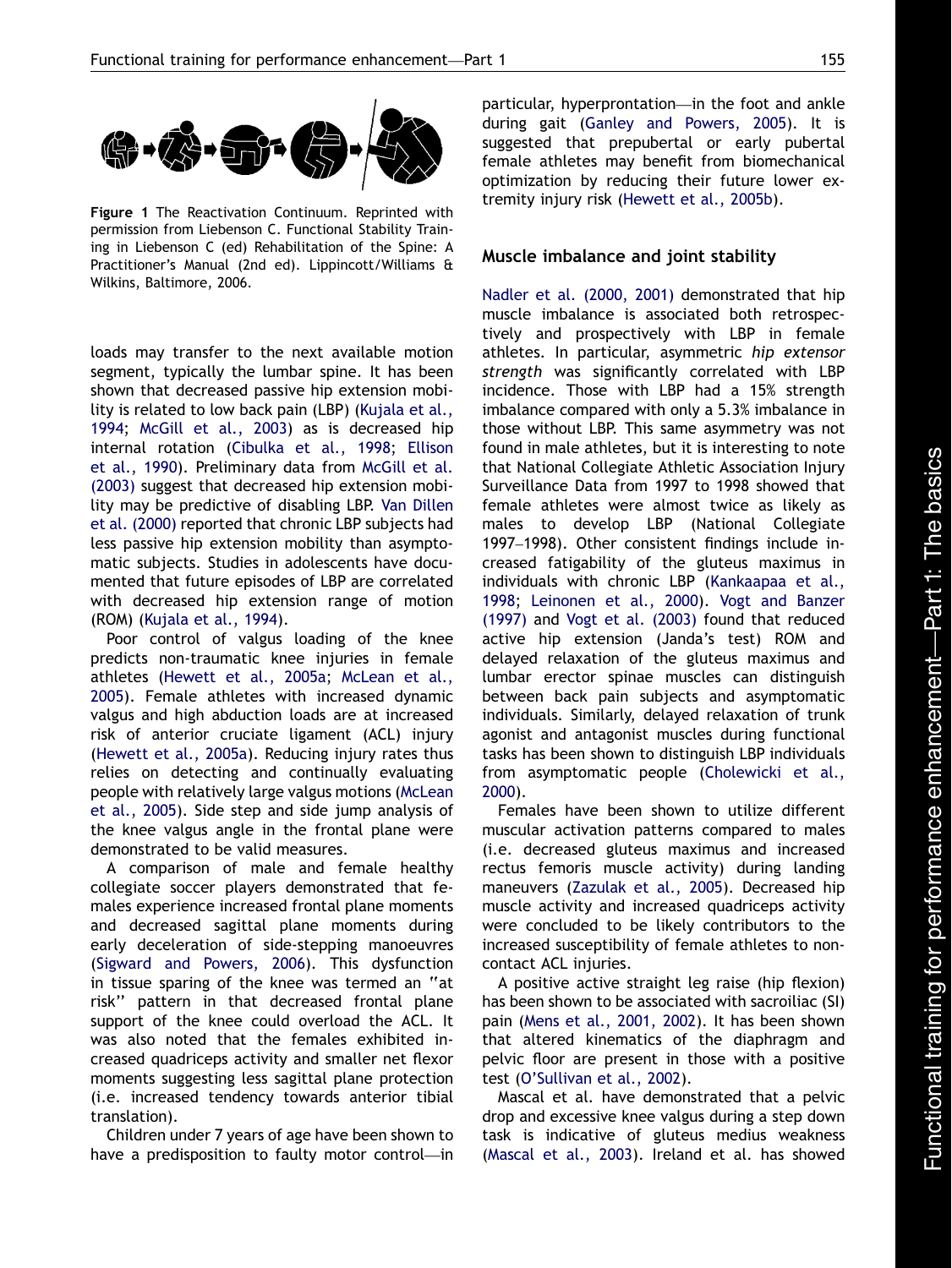this weakness is common in patients with knee pain ([Ireland, 2004\)](#page-3-0). Specifically, deficits of 26% in hip abduction strength and 36% in hip external rotation strength were found.

# Functional training

Neuromuscular training has been shown to improve performance and lower-extremity biomechanics in female athletes [\(Hewett et al., 2002](#page-3-0); [Myer et al.,](#page-3-0) [2005](#page-3-0); [Paterno et al., 2004](#page-3-0)). [Hewett et al. \(1999\)](#page-3-0) has shown in female collegiate athletes that the introduction of supinatory training during plyometric squats prospectively reduced the incidence of injury in the coming season. The four main components of this training are plyometric and movement, core strengthening and balance, resistance training, and speed training ([Myer et al.,](#page-3-0) [2005](#page-3-0)).

Gary Gray has pioneered exercises such as balance reaches incorporating the Star Matrix ([Gray, 2001;](#page-3-0) [Risberg et al., 2001](#page-3-0); [Liebenson,](#page-3-0) [2002a, b, 2003a, b, 2006](#page-3-0); [McGill, 2006\)](#page-3-0). By balancing or supporting on one limb while reaching at different angles with the other limb tri-planer movement in the sagittal, frontal, and transverse planes can be trained. By adding upper quarter movements to the activity, functional activities involving pushing and pulling such as tennis, baseball, golf, bowling, etc. can be facilitated.

If the goal of training is to improve motor control then one set of 8–10 repetitions, twice daily of sub-threshold exercises is needed. However, to build strength, power, and speed, 3–5 sets of exercise at threshold 3–4 times/week is preferred. Following the Russian reverse pyramid approach since each set is to threshold, it is important to reduce the repetitions with each subsequent set in order to maintain form or motor control ([McGill, 2006\)](#page-3-0). Remember, as Aristotle said ''practice does not make perfect, it makes permanent.''

### Sample functional and performance exercises

Illustrations of each the following exercise are shown in the accompanying Self-Care articles.

- 1. Supported functional reach Purpose:
	- Activate gluteus maximus and quadriceps
	- Dynamically stretch posterior hip capsule Signs of AMC:
- Bending at the waist without flexing the support leg's knee
- Gripping too hard
- 2. Functional (balance) reach
	- Purpose:
	- Activate gluteus maximus (6:00) and gluteus medius (5:00 or 7:00)
	- Groove control of the patello-femoral joint during loaded activities
	- Signs of AMC:
	- Trendelenberg position
	- Unlevel hips or shoulders
	- Loss of balance
	- Anterior movement of knee beyond the toes
	- Medial collapse of knee
- 3. Functional (balance) reach with ball Purpose:
	- Activate gluteus medius to control frontal plane instabilities

Signs of AMC:

- $\bullet$  Inability to keep the support leg vertical
- Medial collapse of the knee (excessive valgosity)
- Subtalar hyperpronation
- Unlevel hips or shoulders
- 4. Plyometric side step Purpose:
	- Speed, power and endurance training of the gluteus maximus/medius and quadriceps Signs of AMC:
	- Inability to jump dynamically
	- **•** Lumbar kyphosis
	- **Trunk rotation**
	- Unleveling of the shoulders
- 5. Lateral squat

Purpose:

- Activate gluteus maximus and quadriceps while stretching ipsilateral posterior hip capsule and contralateral thigh adductors Signs of AMC:
	-
- Inability to keep the knee over the foot
- Failure to feel a stretch in the posterior hip capsule of the stepping leg
- Unlevel hips or shoulders
- 6. Lunge dip
	- Purpose:
	- Power and endurance training of the quadriceps, gluteus maximus and soleus while stretching the posterior hip capsule on the support leg and psoas on the other leg Signs of AMC:
	- Not using a stick or bar to comfortably find the right initial position
	- Not keeping the knee over the foot (laces)
	- Trunk flexion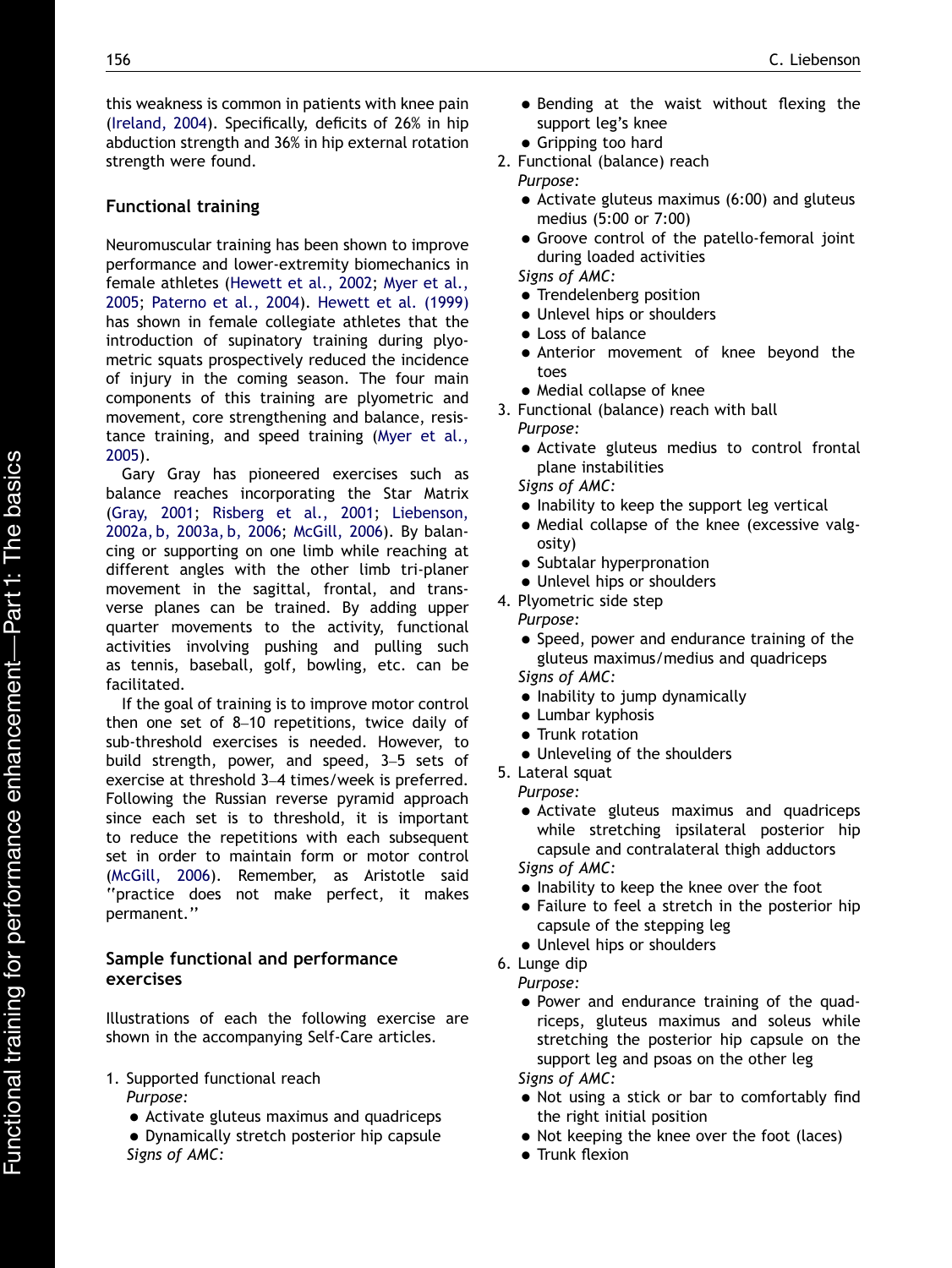#### <span id="page-3-0"></span>References

- Cholewicki, J., Simons, A.P.D., Radebold, A., 2000. Effects of external loads on lumbar spine stability. Journal of Biomechanics 33, 1377–1385.
- Cibulka, M.T., Sinacore, D.R., Cromer, G.S., Delitto, A., 1998. Unilateral hip rotation range of motion asymmetry in patients with sacroiliac joint regional pain. Spine 23, 1009–1015.
- Ellison, J.B., Rose, S.J., Sahrmann, S.A., 1990. Patterns of rotation range of motion: a comparison between healthy subjects and patients with low back pain. Physical Therapy 70, 537–541.
- Ganley, K.J., Powers, C.M., 2005. Gait kinematics and kinetics of 7-year-old children: a comparison to adults using age-specific anthropometric data. Gait Posture 21 (2), 141–145.
- Gray, G., 2001. Total Body Functional Profile. Wynn Marketing, Adrian MI.
- Hewett, T., Lindenfeld, T.N., Roccobene, J.V., Noyes, F.R., 1999. The effect of neuromuscular training on the incidence of knee injury in female athletes: a prospective study. American Journal of Sports Medicine 27, 699–706.
- Hewett, T.E., Paterno, M.V., Myer, G.D., 2002. Strategies for enhancing proprioception and neuromuscular control of the knee. Clinical Orthopaedics and Related Research 402, 76–94.
- Hewett, T.E., Myer, G.D., Ford, K.R., Heidt Jr., R.S., Colosimo, A.J., McLean, S.G., van den Bogert, A.J., Paterno, M.V., Succop, P., 2005a. Biomechanical measures of neuromuscular control and valgus loading of the knee predict anterior cruciate ligament injury risk in female athletes: a prospective study. American Journal of Sports Medicine 33 (4), 492–501.
- Hewett, T.E., Myer, G.D., Ford, K.R., 2005b. Reducing knee and anterior cruciate ligament injuries among female athletes: a systematic review of neuromuscular training interventions. Journal of Knee Surgery 18 (1), 82–88.
- Ireland, M.L., WIllson, J.D., Ballantyne, B.T., McClay Davis, I., 2004. Hip strength in females with and without patellofemoral pain. Journal of Orthopaedic & Sports Physical Therapy 33, 671–676.
- Kankaapaa, M., Taimela, S., Laaksonen, D., et al., 1998. Back and hip extensor fatigability in chronic low back pain patients and controls. Archives of Physical Medicine and Rehabilitation 79, 412–417.
- Kujala, U.M., Taimela, S., Salminen, J.J., Oksanen, A., 1994. Baseline arthropometry, flexibility and strength characteristics and future low-back-pain in adolescent athletes and nonathletes. A prospective, one-year, follow-up study. Scandinavian Journal of Medicine & Science in Sports 4, 200–205.
- Leinonen, V., Kankaanpaa, M., Airaksinen, O., et al., 2000. Back and hip flexion/extension: effects of low back pain and rehabilitation. Archives of Physical Medicine and Rehabilitation 81, 32–37.
- Liebenson, C.S., 2002a. Advice for the clinician and patient: functional exercises. Journal of Bodywork and Movement Therapies 6 (2), 108–116.
- Liebenson, C.S., 2002b. Advice for the clinician and patient: functional training part one: new advances. Journal of Bodywork and Movement Therapies 6 (4), 248–253.
- Liebenson, C.S., 2003a. Advice for the clinician and patient: functional training part two: integrating functional training into clinical practice. Journal of Bodywork and Movement Therapies 7 (1), 20–24.
- Liebenson, C.S., 2003b. Advice for the clinician and patient: functional training part three: transverse plane facilitation. Journal of Bodywork and Movement Therapies 7 (2), 97–103.
- Liebenson, C., 2006. Functional stability training. In: Liebenson, C. (Ed.), Rehabilitation of the Spine: A Practitioner's Manual, second ed. Lippincott/Williams & Wilkins, Baltimore.
- Mascal, C.L., Landel, R., Powers, C., 2003. Management of patellofemoral pain targeting hip, pelvis, and trunk muscle function: 2 case reports. Journal of Orthopaedic & Sports Physical Therapy 33, 647–660.
- McGill, S.M., 2006. Ultimate Back Fitness and Performance, second ed. Wabunu.
- McGill, S., Grenier, S., Bluhm, M., Preuss, R., Brown, S., Russell, C., 2003. Previous history of LBP with work loss is related to lingering deficits in biomechanical, physiological, personal, psychosocial and motor control characteristics. Ergonomics 46, 731–746.
- McLean, S.G., Walker, K., Ford, K.R., Myer, G.D., Hewett, T.E., van den Bogert, A.J., 2005. Evaluation of a two dimensional analysis method as a screening and evaluation tool for anterior cruciate ligament injury. British Journal of Sports Medicine 39 (6), 355–362.
- Mens, J.M., Vleeming, A., Snijders, C.J., et al., 2001. Reliability and validity of the active straight leg raise test in posterior pelvic pain since pregnancy. Spine 26, 1167–1171.
- Mens, J.M., Vleeming, A., Snijders, C.J., et al., 2002. Validity of the active straight leg raise test to measure disease severity in posterior pelvic pain since pregnancy. Spine 27, 196–200.
- Myer, G.D., Ford, K.R., Palumbo, J.P., Hewett, T.E., 2005. Neuromuscular training improves performance and lowerextremity biomechanics in female athletes. Journal of Strength and Conditioning Research 19 (1), 51–60.
- Nadler, S.F., Malanga, G.A., DePrince, M.L., Stitik, T.P., Feinberg, J.H., 2000. The relationship between lower extremity injury, low back pain, and hip muscle strength in male and female collegiate athletes. Clinical Journal of Sports Medicine 10, 89–97.
- Nadler, S.F., Malanga, G.A., Feinberg, J.H., Prybicien, M., Stitik, T.P., DeFrince, M., 2001. Relationship between hip muscle imbalance and occurrence of low back pain in collegiate atheletes: a prospective study. American Journal of Physical Medicine & Rehabilitation 80, 572–577.
- O'Sullivan, P.B., 2000. Lumbar segmental 'instability': clinical presentation and specific stabilizing exercise management. Manual Therapy 5 (1), 2–12.
- O'Sullivan, P.B., Beales, D.J., Beetham, J.A., et al., 2002. Altered motor control strategies in subjects with sacroiliac joint pain during the active straight-leg-raise test. Spine 27,  $F1-F8$
- Paterno, M.V., Myer, G.D., Ford, K.R., Hewett, T.E., 2004. Neuromuscular training improves single-limb stability in young female athletes. Journal of Orthopaedic & Sports Physical Therapy 34 (6), 305–316.
- Risberg, M.A., Mork, M., Krogstad Jenssen, H., Holm, I., 2001. Design and implementation of a neuromuscular training program following anterior cruciate ligament reconstruction. Journal of Orthopaedic & Sports Physical Therapy 31, 620–631.
- Rutherford, O.M., 1988. Muscular coordination and strength training, implications for injury rehabilitation. Sports Medicine 5, 196.
- Sigward, S.M., Powers, C.M., 2006. The influence of gender on knee kinematics, kinetics and muscle activation patterns during side-step cutting. Clinical Biomechanics 21 (1), 41–48.
- Van Dillen, L.R., McDonnell, M.K., Fleming, D.A., Sahrmann, S.A., 2000. The effect of hip and knee position on hip extension range of motion measures in individuals with and without low back pain. Journal of Orthopaedic & Sports Physical Therapy 30 (6), 307–316.